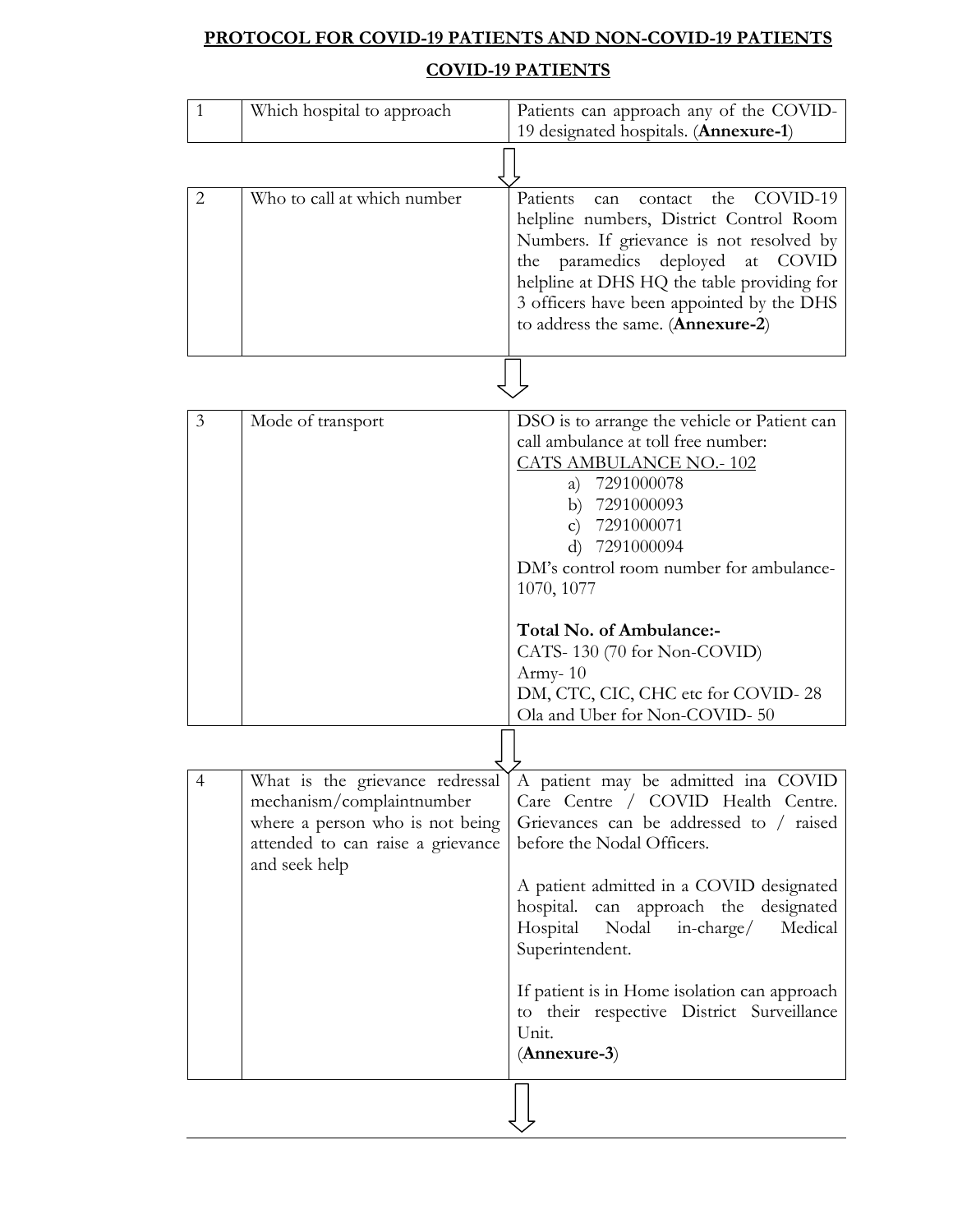|               | The procedure adopted to address   For complaint/grievance, list of name and |
|---------------|------------------------------------------------------------------------------|
| the grievance | phone numbers Media Nodal Officers, CM                                       |
|               | representatives, Medical Superintendent of                                   |
|               | hospitals is provided. Patient may lodge a                                   |
|               | complaint in Public Grievance Mechanism                                      |
|               | System. ( <b>Annexure-4</b> )                                                |
|               |                                                                              |

\*COVID Care Centre: COVID positive patients with mild symptoms are admitted at CCC.

\*COVID Health Care: COVID positive patients with moderate symptoms are admitted at CHC.

\*COVID designated Hospitals: COVID positive patients with severe symptoms are admitted at COVID designated hospitals.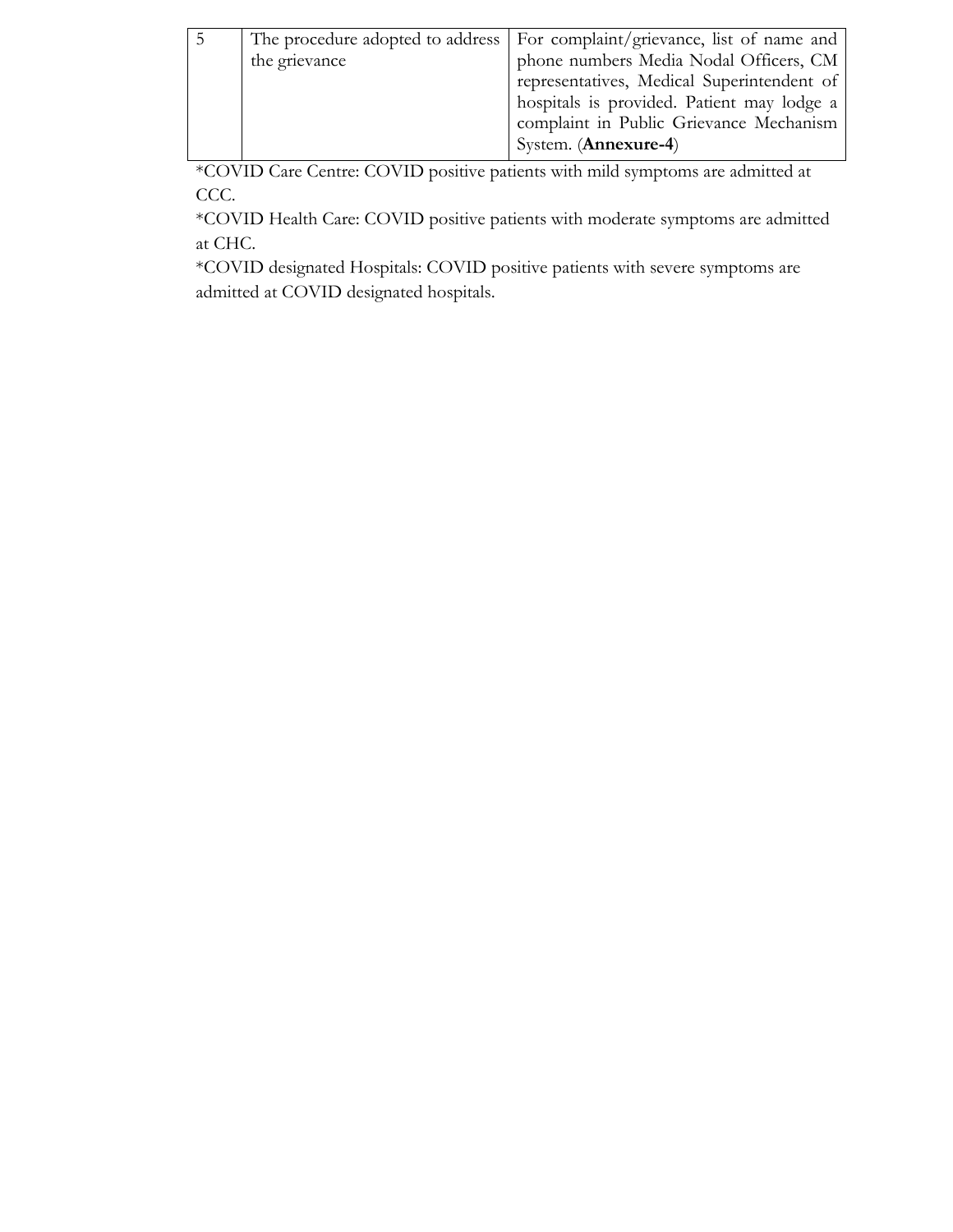#### **NON COVID PATIENTS**

|  |          | Which hospital to   Patient can approach any Delhi Govt. Dispensaries, Aam |
|--|----------|----------------------------------------------------------------------------|
|  | approach | Admi Mohalla Clinics, Private Clinics, Govt. and private                   |
|  |          | hospitals/ Nursing Homes other than COVID designated.                      |

|              |  |  |  | Who to call at As per the procedure in place prior to the COVID-19 |  |
|--------------|--|--|--|--------------------------------------------------------------------|--|
| which number |  |  |  | pandemic a patient may approach health facilities directly         |  |
|              |  |  |  | other than designated COVID-19 health facilities and the           |  |
|              |  |  |  | information of COVID-19 designated health facilities may           |  |
|              |  |  |  | be obtained from State helpline or District Control Room.          |  |
|              |  |  |  |                                                                    |  |

3 | Mode of transport | As per the procedure in place prior to the COVID-19 pandemic patients may approach health facility by their own or can call ambulance at toll free number 102 in case of emergency.

|              |                | Upon reaching the   No ILI symptoms, COVID-19 test is not mandatory, as per       |
|--------------|----------------|-----------------------------------------------------------------------------------|
|              |                | hospital whether the order issued by the health department from time to time,     |
| <b>COVID</b> | test is        | the Hospitals are directed to provide all emergency services                      |
|              |                | mandatory for any   (including deliveries) as allowed during the time of pandemic |
| treatment    | even           | without asking for COVID-19 test report, however sample                           |
| when         | not            | can be send for testing simultaneously if there is any                            |
| displaying   | $\rm{H}\rm{H}$ | indication of ILI.                                                                |
| symptoms     |                |                                                                                   |
|              |                | If showing ILI symptoms, COVID-19 test is mandatory as                            |
|              |                | per the WHO guidelines. Patient is recommended for home                           |
|              |                | isolation.                                                                        |

|                     | 5   During the period   In case of patient showing ILI symptoms home isolation is |  |  |  |  |
|---------------------|-----------------------------------------------------------------------------------|--|--|--|--|
|                     | in which test result recommended till the test reports are back.                  |  |  |  |  |
| is awaited what     |                                                                                   |  |  |  |  |
| does the patient is |                                                                                   |  |  |  |  |
| supposed to do      |                                                                                   |  |  |  |  |
|                     |                                                                                   |  |  |  |  |

 $\overline{z}$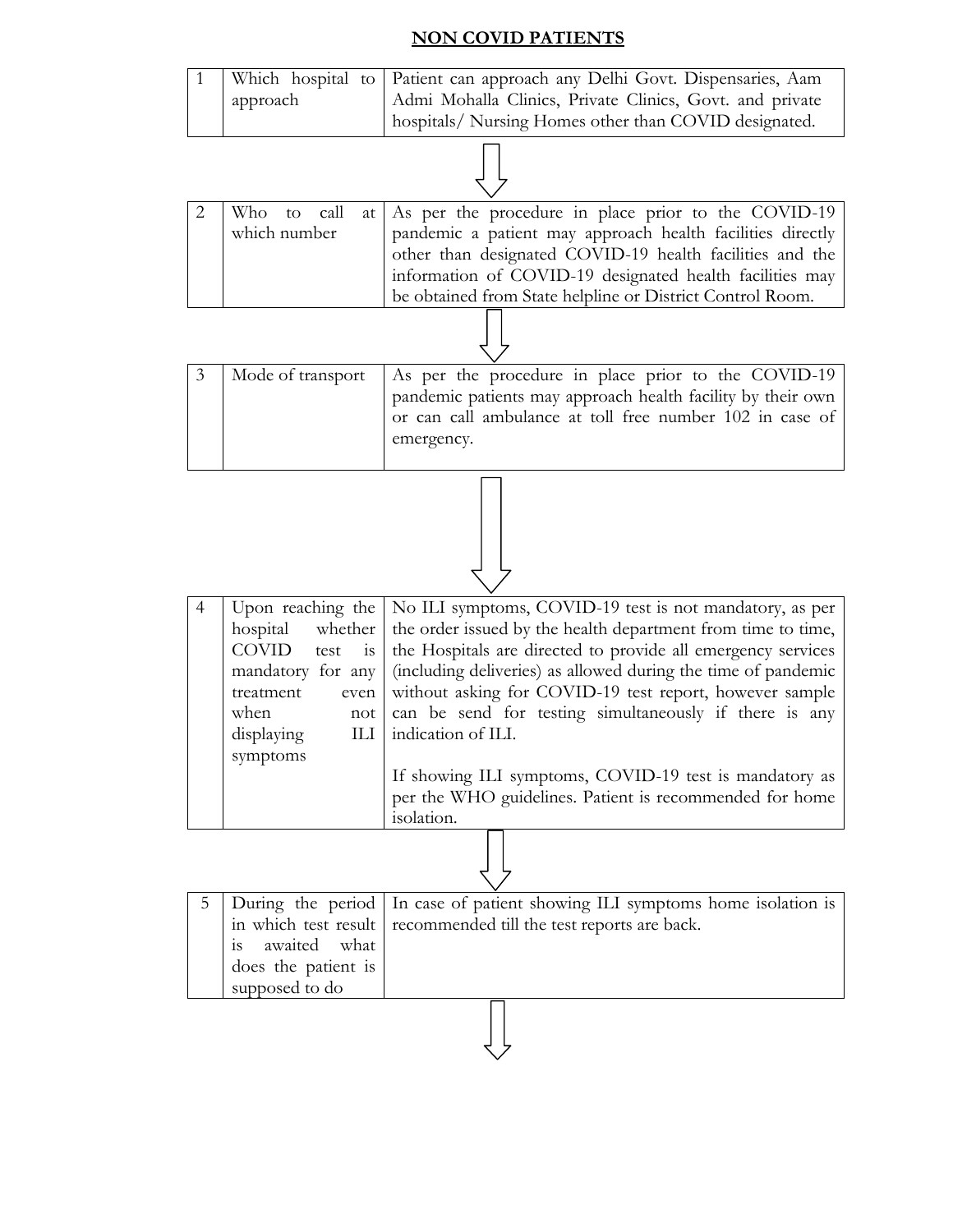| 6 |                                                         | What is the Helpline No. 1031 for hospital/ dispensary complaint/              |  |
|---|---------------------------------------------------------|--------------------------------------------------------------------------------|--|
|   | grievance redressal grievance.                          |                                                                                |  |
|   |                                                         | mechanism/compl The Medical Officer I/C of the dispensary may be               |  |
|   |                                                         | aint number where approached, if the grievance is still not solved – The Chief |  |
|   |                                                         | a person who is not   District Medical Officer of the respective district.     |  |
|   |                                                         | being attended to Patient may approach in-charge of the OPD/ IPD and $MS/$     |  |
|   | raise<br>a l<br>can                                     | Hospital Administrator as per the case.                                        |  |
|   |                                                         | grievance and seek If the grievance complaint is not solved despite            |  |
|   | help                                                    | approaching the above authorities, person may contact                          |  |
|   |                                                         | atGrievance Cell, Directorate of Health Services.                              |  |
|   | Patient may lodge a complaint in PGMS. Patient may also |                                                                                |  |
|   |                                                         | send a complaint to designated Media Nodal Officer of the                      |  |
|   |                                                         | hospital. (Annexure-4)                                                         |  |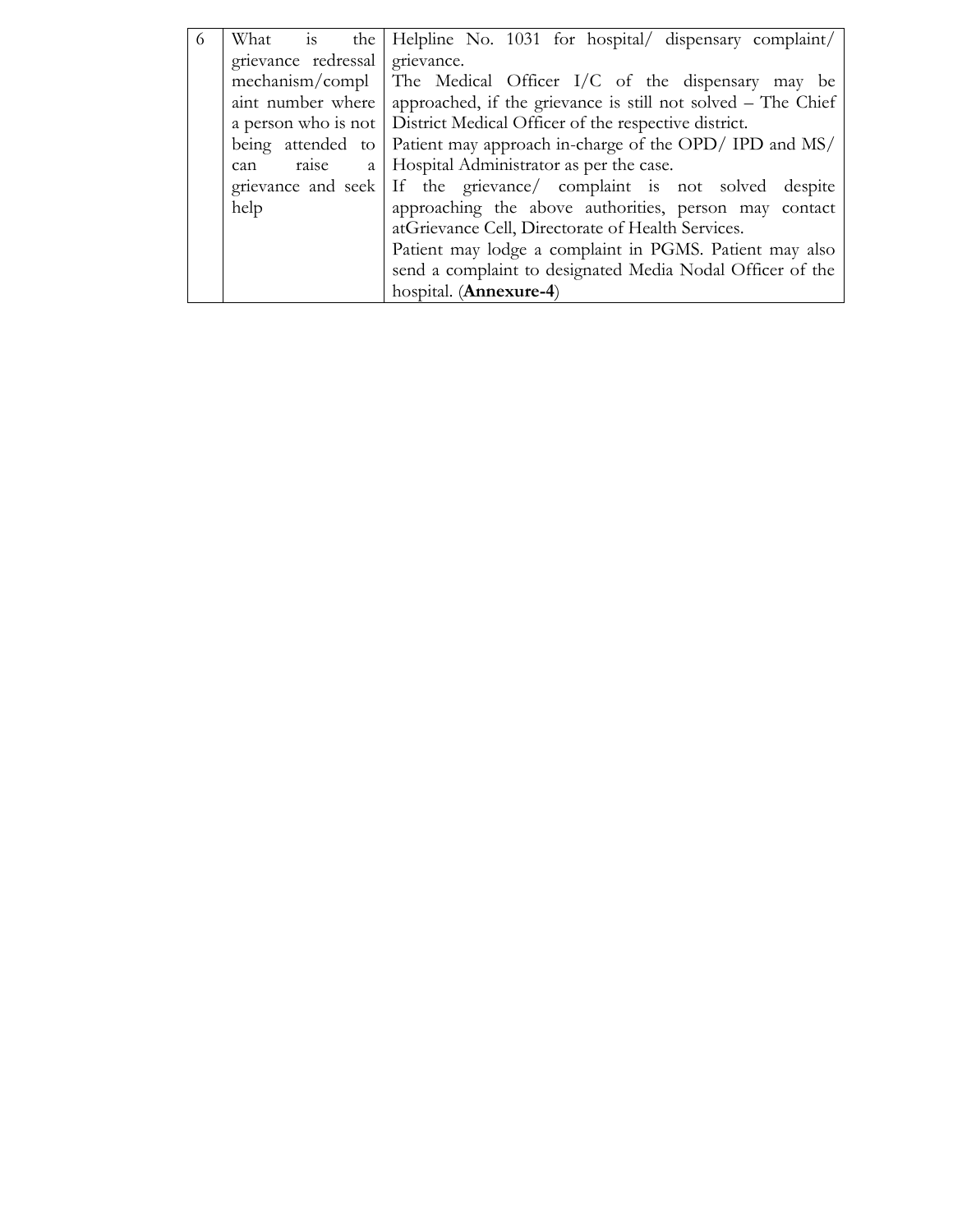#### **(Annexure-1)**

| Number<br>$\mathbf{1}$<br>9013083150<br>Lady Harding Medical College<br>Dr. Ashok Kumar Singh<br>(SSKH+KSCH)<br>Dr. V.K. Sharma<br>9810779819<br>$\overline{2}$<br>AIIMS Delhi<br>Dr. Mahesh<br>9868397038<br>Dr. Ramya Jyothi<br>9868398530<br>(Trauma)<br>Dr. Sanjeev Bhoi (Burns)<br>9868398530<br>3<br>RML Hospital<br>Dr. Pawan<br>8588844029<br>Dr. Amit Suri<br>9910568929<br>$\overline{4}$<br>Safdarjung Hospital<br>Dr Nitesh Gupta<br>9873096364<br>5<br>Lok Nayak Hospital<br>9873617576<br>Dr. Sapna paul<br>Dr Ajitjain<br>Rajiv Gandhi Super Speciality<br>9213212421<br>6<br>Hospital<br>7<br>N. Rly. Central Hospital<br>Dr. Anand Barla<br>9717630511<br>8<br><b>Base Hospital</b><br>Lt. Col Swagat Banerjee<br>7408331515<br>9<br>Raja Harish Chandra Hospital<br>Dr ApurbaRajbongshi<br>99996 15064<br>Guru Teg Bahadur Hospital<br>10<br>Dr Rajesh Kalra<br>9625900535<br>(GTBH)<br>Deep Chand Bandhu Hospital<br>11<br>Dr. Vikas Rampal<br>9810001710 | S. No. | Name of Hospital | Name of Nodal Officer | Contact |
|------------------------------------------------------------------------------------------------------------------------------------------------------------------------------------------------------------------------------------------------------------------------------------------------------------------------------------------------------------------------------------------------------------------------------------------------------------------------------------------------------------------------------------------------------------------------------------------------------------------------------------------------------------------------------------------------------------------------------------------------------------------------------------------------------------------------------------------------------------------------------------------------------------------------------------------------------------------------------|--------|------------------|-----------------------|---------|
|                                                                                                                                                                                                                                                                                                                                                                                                                                                                                                                                                                                                                                                                                                                                                                                                                                                                                                                                                                              |        |                  |                       |         |
|                                                                                                                                                                                                                                                                                                                                                                                                                                                                                                                                                                                                                                                                                                                                                                                                                                                                                                                                                                              |        |                  |                       |         |
|                                                                                                                                                                                                                                                                                                                                                                                                                                                                                                                                                                                                                                                                                                                                                                                                                                                                                                                                                                              |        |                  |                       |         |
|                                                                                                                                                                                                                                                                                                                                                                                                                                                                                                                                                                                                                                                                                                                                                                                                                                                                                                                                                                              |        |                  |                       |         |
|                                                                                                                                                                                                                                                                                                                                                                                                                                                                                                                                                                                                                                                                                                                                                                                                                                                                                                                                                                              |        |                  |                       |         |
|                                                                                                                                                                                                                                                                                                                                                                                                                                                                                                                                                                                                                                                                                                                                                                                                                                                                                                                                                                              |        |                  |                       |         |
|                                                                                                                                                                                                                                                                                                                                                                                                                                                                                                                                                                                                                                                                                                                                                                                                                                                                                                                                                                              |        |                  |                       |         |
|                                                                                                                                                                                                                                                                                                                                                                                                                                                                                                                                                                                                                                                                                                                                                                                                                                                                                                                                                                              |        |                  |                       |         |
|                                                                                                                                                                                                                                                                                                                                                                                                                                                                                                                                                                                                                                                                                                                                                                                                                                                                                                                                                                              |        |                  |                       |         |
|                                                                                                                                                                                                                                                                                                                                                                                                                                                                                                                                                                                                                                                                                                                                                                                                                                                                                                                                                                              |        |                  |                       |         |
|                                                                                                                                                                                                                                                                                                                                                                                                                                                                                                                                                                                                                                                                                                                                                                                                                                                                                                                                                                              |        |                  |                       |         |
|                                                                                                                                                                                                                                                                                                                                                                                                                                                                                                                                                                                                                                                                                                                                                                                                                                                                                                                                                                              |        |                  |                       |         |
|                                                                                                                                                                                                                                                                                                                                                                                                                                                                                                                                                                                                                                                                                                                                                                                                                                                                                                                                                                              |        |                  |                       |         |
|                                                                                                                                                                                                                                                                                                                                                                                                                                                                                                                                                                                                                                                                                                                                                                                                                                                                                                                                                                              |        |                  |                       |         |
|                                                                                                                                                                                                                                                                                                                                                                                                                                                                                                                                                                                                                                                                                                                                                                                                                                                                                                                                                                              |        |                  |                       |         |
|                                                                                                                                                                                                                                                                                                                                                                                                                                                                                                                                                                                                                                                                                                                                                                                                                                                                                                                                                                              |        |                  |                       |         |

#### **List OF COVID-19 DESIGNATED HOSPITALS**

#### **PRIVATE DEDICATED HOSPITALS**

| 12 | Sir GangaramKolmet Hospital                  | Dr. Shalini   | 9971170997 |
|----|----------------------------------------------|---------------|------------|
|    |                                              | Chawla        |            |
| 13 | Sir Gangaram City Hospital (51 beds for      | Dr. Shamil    | 9810108061 |
|    | EWS)                                         | Chakraborthy  |            |
| 14 | Mahadurga Charitable Trust                   | Dr. Ashok     | 9212266606 |
|    |                                              | Makhija       |            |
| 15 | Batra hospital & Research centre             | Dr. Niranjan  | 8171705365 |
|    |                                              | Rawat         |            |
| 16 | Cygnus orthocare hospital, Safderjung        | Dr. Amit Vig  | 9146543900 |
|    | development area                             |               |            |
| 17 | Max Super Speciality Hospital, East Block    | Dr. Yogendra  | 9871629605 |
|    | Saket                                        | Tomar         |            |
| 18 | Indraprasth Apollo Hospital, Sarita Vihar    | Dr Sanjeev    | 9908430005 |
|    |                                              | Sharma        |            |
|    |                                              |               |            |
| 19 | Fortis Hospital, Shalimar Bagh               | Dr. Gulvinder | 9873140691 |
|    |                                              | Kaur          |            |
| 20 | Saroj Super Speciality Hospital (15 beds for |               |            |
|    | EWS)                                         |               |            |
| 21 | Mool ChandKhairati Lal Hospital (14 beds     |               |            |
|    | for EWS)                                     |               |            |
| 22 | Khushi Hospital                              |               |            |
|    |                                              |               |            |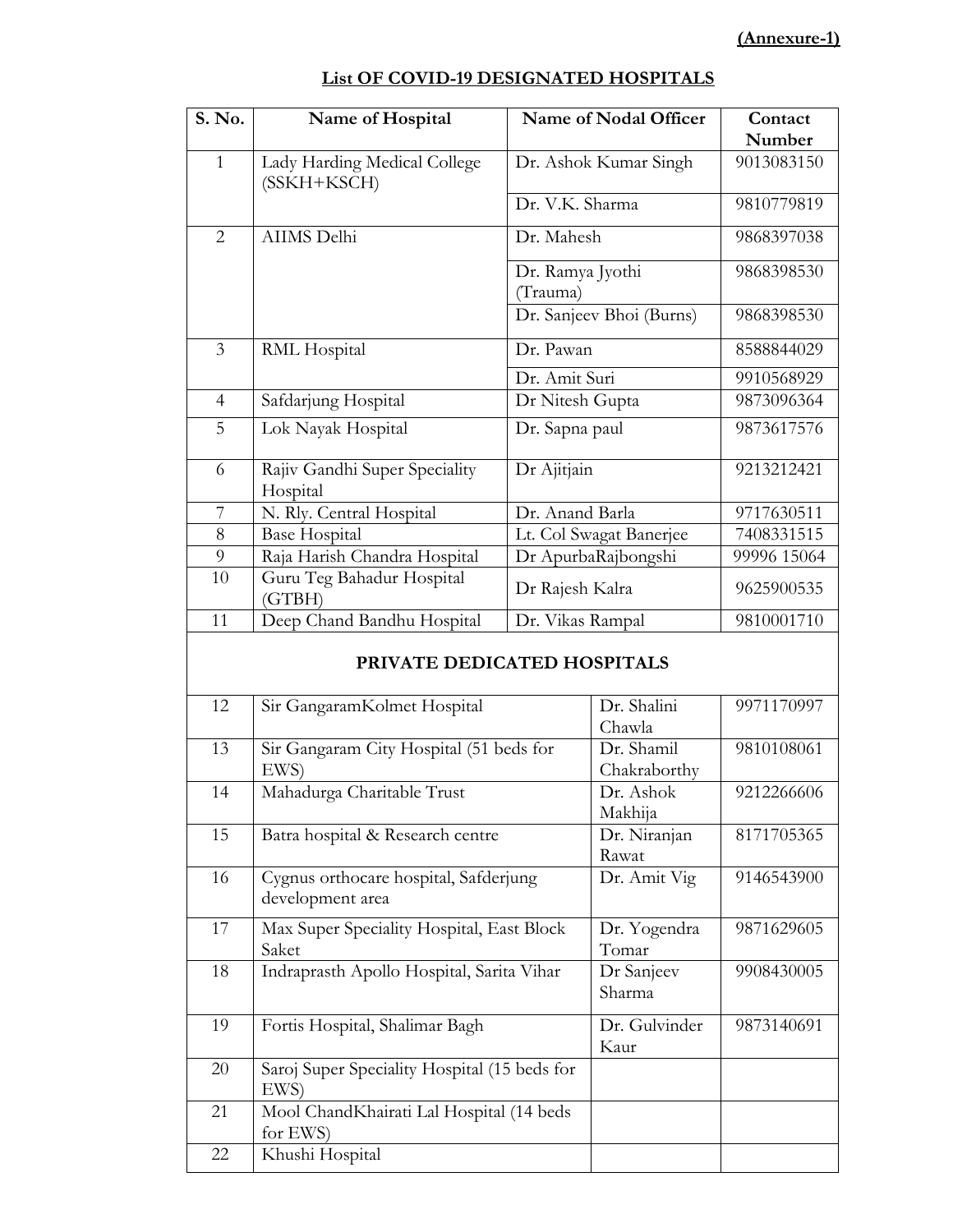#### **(Annexure-2)**

**Details of contact numbers**

#### **COVID-19 HELPLINE DHS HQ NUMBERS**

| 011-22391014 | 011-22307145      |
|--------------|-------------------|
| 011-22301028 | 011-22300012      |
| 011-22302441 | $(11 - 22300036)$ |
| 011-22307133 | 011-22307135      |
| 011-22304568 | 011-22307745      |

#### **COVID-19 DISTRICT CONTROL ROOM NUMBERS**

| S.NO.          | <b>NAME OF DISTRICT</b>               | <b>TELEPHONE NUMBER</b>    |
|----------------|---------------------------------------|----------------------------|
|                | <b>EAST</b>                           | 011-22051234, 21210852     |
| 2              | NORTH EAST                            | 011-22115289               |
| 3              | <b>SHAHDARA</b>                       | 011-22111077               |
| $\overline{4}$ | <b>NORTH</b>                          | 011-27708768/13            |
| 5              | <b>CENTRAL</b>                        | 011-23270151               |
| 6              | NORTH WEST<br>011-25951182            |                            |
| 7              | <b>WEST</b><br>011-25195529, 25100093 |                            |
| 8              | <b>SOUTH WEST</b><br>011-25066674     |                            |
|                |                                       | $011 - 25060048 / 32 / 50$ |
| $\Omega$       | <b>NEW DELHI</b>                      | 011-23385743               |
| 10             | <b>SOUTH</b>                          | 011-29531277, 29533222     |
| 11             | <b>SOUTH EAST</b>                     | 011-26476410, 26476411     |

#### **NUMBERS OF OFFICERS NOMINATED BY DGHS**

| <b>NAME</b>      | <b>NUMBER</b> | <b>TIME</b>                         |
|------------------|---------------|-------------------------------------|
| Dr. D.R. Gupta   | 8745011259    | $7:00 \text{ am} - 1:00 \text{ pm}$ |
| $Dr. M.P.$ Singh | 9810478942    | $1:00 \text{ pm} - 7:00 \text{ pm}$ |
| Dr. B.S. Charan  | 9826020482    | 7:00 pm $-$ 7:00 am                 |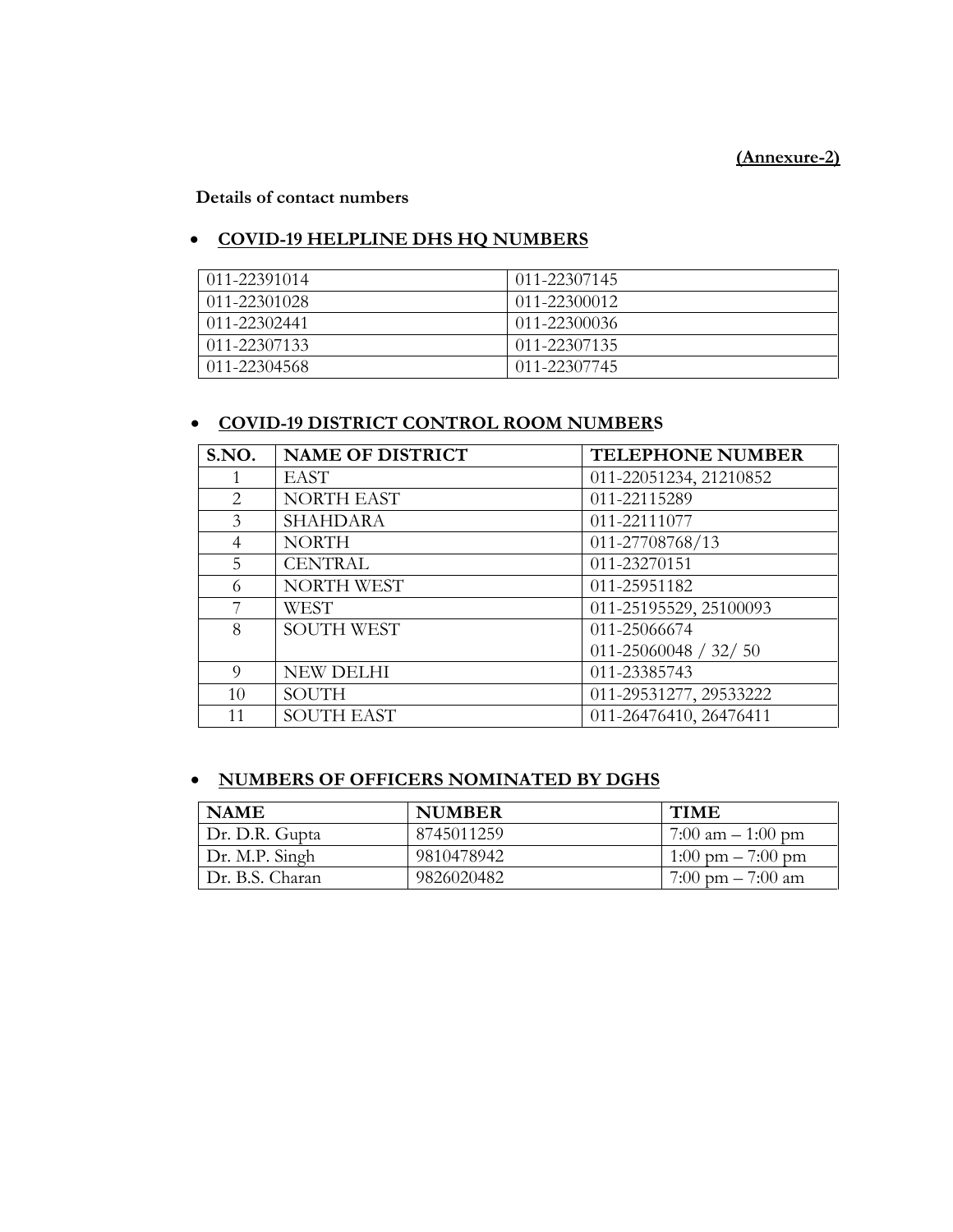**(Annexure-3)**

#### **DISTRICT SURVILLANCE OFFICERS**

| S.NO.          | <b>DISTRICT</b>    | 07 AM TO 03 PM     | 03 PM TO 10 PM      | <b>10 PM TO 07 AM</b> |
|----------------|--------------------|--------------------|---------------------|-----------------------|
| $\mathbf{1}$   | <b>EAST</b>        | Dr. Ahmed Nadim    | Dr. Veena Verma     | Dr. Mitesh            |
|                | 011-22374791       | 7065930616         | 7065930616          | 7065930616            |
| $\overline{2}$ | <b>WEST</b>        | Dr. Alka Choudhary | Dr. Vibha Chawla    | Dr. Ajay Kumar        |
|                | 011-25100093       | 9968216119         | 9891443438          | 8010562642            |
| $\overline{3}$ | <b>NORTH</b>       | Dr. Manish Saini   | Dr. Mukesh Bhardwaj | Dr. K. Temi           |
|                |                    | 9013800201         | 9654545195          | 9891411924            |
| $\overline{4}$ | <b>SOUTH</b>       | Dr.Anuja Vasudeva  | Dr.Anjala Choudhary | Dr. Saurabh           |
|                |                    | 7897981376         | 9540757688          | Nagpurkar             |
|                |                    |                    |                     | 7835940399            |
| 5              | <b>NORTH EAST</b>  | Dr. Prashant       | Dr. Seema Aggarwal  | Dr. Piyush Mishra     |
|                |                    | 9870552526         | 9868337764          | 9810204270            |
| 6              | <b>SHAHDARA</b>    | Dr. S. K. Nayak    | Dr. Sarita          | Dr. Mohit             |
|                |                    | 8745011008         | 8586900632          | 9971180846            |
| $\overline{7}$ | <b>NORTH WEST</b>  | Dr.Binny           | Dr. Amit Biswas     | Dr. Vinod             |
|                | (Dr. Prashant      | 9711033184         | 7827981460          | 9811256654            |
|                | Aggarwal           |                    |                     |                       |
|                | 9971084048)        |                    |                     |                       |
| 8              | <b>SOUTH WEST</b>  | Dr. Pullak         | Dr.Devlina          | Dr. Anjum Bhutiya     |
|                | (Dr. Vimal Kaushal | 9811467173         | 8745010599          | 7011321870            |
|                | 9811140588)        |                    | 9891368518          |                       |
| 9              | <b>SOUTH EAST</b>  | Dr. Manoj kr.      | Dr. Lalit           | Dr. Ashish Ranjan     |
|                |                    | meena              | 9999021201          | Jain                  |
|                |                    | 8375956426/        |                     | 8208543873/           |
|                |                    | Dr. Anushri Nayak  |                     | Dr. Saurabh           |
|                |                    | 9999888135         |                     | 9953854255            |
| 10             | <b>NEW DELHI</b>   | Dr.Shobhit Gupta   | Dr Anita 9716407845 | Dr.SanatSahu          |
|                |                    | 7827981407         | Dr. I. mol          | 9868905692/           |
|                |                    |                    | 9910572677          | Dr. Arvind Gautam     |
|                |                    |                    |                     | 7827981423            |
| 11             | <b>CENTRAL</b>     | Dr.Manjree Nath    | Dr. Usha Singh      | Dr. Sharad Indu       |
|                | Dr Ritu Chaudhary  | 9999099847         | 9717501978          | 8810668520/           |
|                | 8287972049         |                    |                     | Dr Yunus Fatima       |
|                |                    |                    |                     | 7838770033            |

| <b>COVID CARE CENTRE</b>             |                  |            |  |
|--------------------------------------|------------------|------------|--|
| Dwelling Unit, Bakarwala             | Sunny Kheda      | 9999992492 |  |
| CCC, Mandoli                         | Gauray Sharma    | 9990776006 |  |
| DDA Flats, Narela                    | Dr. Irshad kfeel | 9899160459 |  |
| DUSIB Flats, Sultanpuri              | Kishore Jha      | 9953890705 |  |
|                                      | Kailash          | 8800000163 |  |
| Terapanth Bhawan                     | Bhardwaj         |            |  |
| CCC, PTS, Wazirabad                  | Gaurav Rai       | 7982507314 |  |
| YMCA, tourist Hostel, Jai Singh Marg | Rahul Tanwar     | 9211660000 |  |
|                                      | Shivnarayan      | 9891515756 |  |
| Badarpur                             | Prasad           |            |  |
| DUSIB Dwarka sec-16                  | Pawan Sharma     | 8588833561 |  |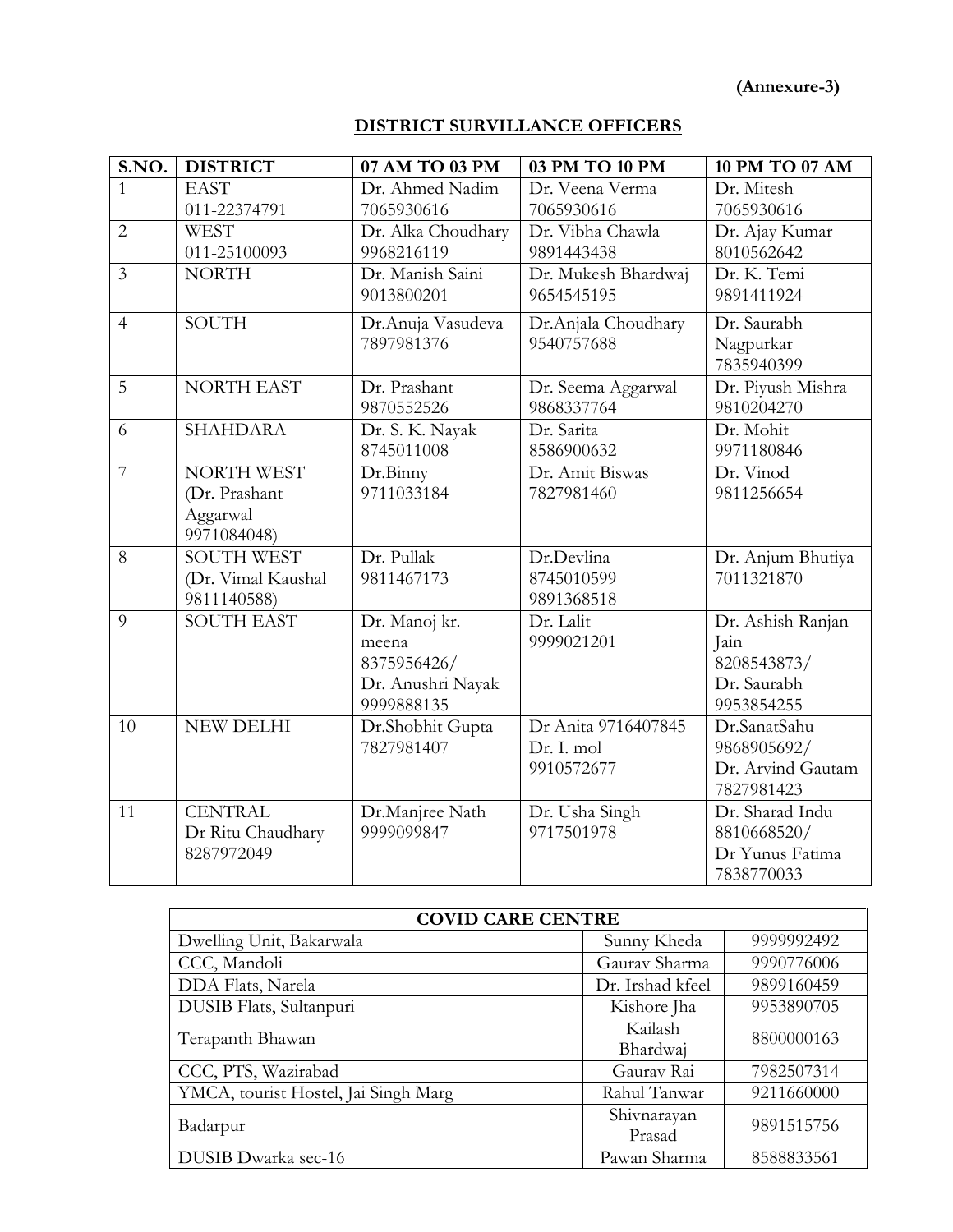| Jogabai NFC                                  | Firoz Khan      | 9810464083 |  |
|----------------------------------------------|-----------------|------------|--|
| Chandersekharazadboys school ANFC            | Hemant Purohit  | 9310191818 |  |
|                                              | Ghenendra       | 9212109796 |  |
| CCC- DeenDayal Upadhyay Marg-Rouse Avenue    | Bhardwaj        |            |  |
| SKV school pusa road                         | Deepak          | 8800277221 |  |
|                                              | Chauhan         |            |  |
| Birla mandir, dharamsala                     | Gaurav Singh    | 8588833549 |  |
| Veerchandrasingh SBV, saket                  | RanjeevSansanw  | 9971388577 |  |
|                                              | <sub>al</sub>   |            |  |
| Railway1 (Diesel shed) - Tughlakabad         | Ravinder Negi   | 8437863282 |  |
| Railway 2- RPF- South east                   | Shrichand Bohra | 9811703303 |  |
| PTS Dwarka sec-9                             | Alok Singh      | 9910799204 |  |
| <b>COVID HEALTH CARE CENTRES</b>             |                 |            |  |
| Ch. Braham Prakash Ayurvedic CharakSansthan  | Alok Verma      | 9013382913 |  |
| Ayurvedic & Unani Tibbia College             | Rajiv Goyal     | 9899002014 |  |
| Nehru Homeopathic Medical College & Hospital | Vinit Ahluwalia | 9873120569 |  |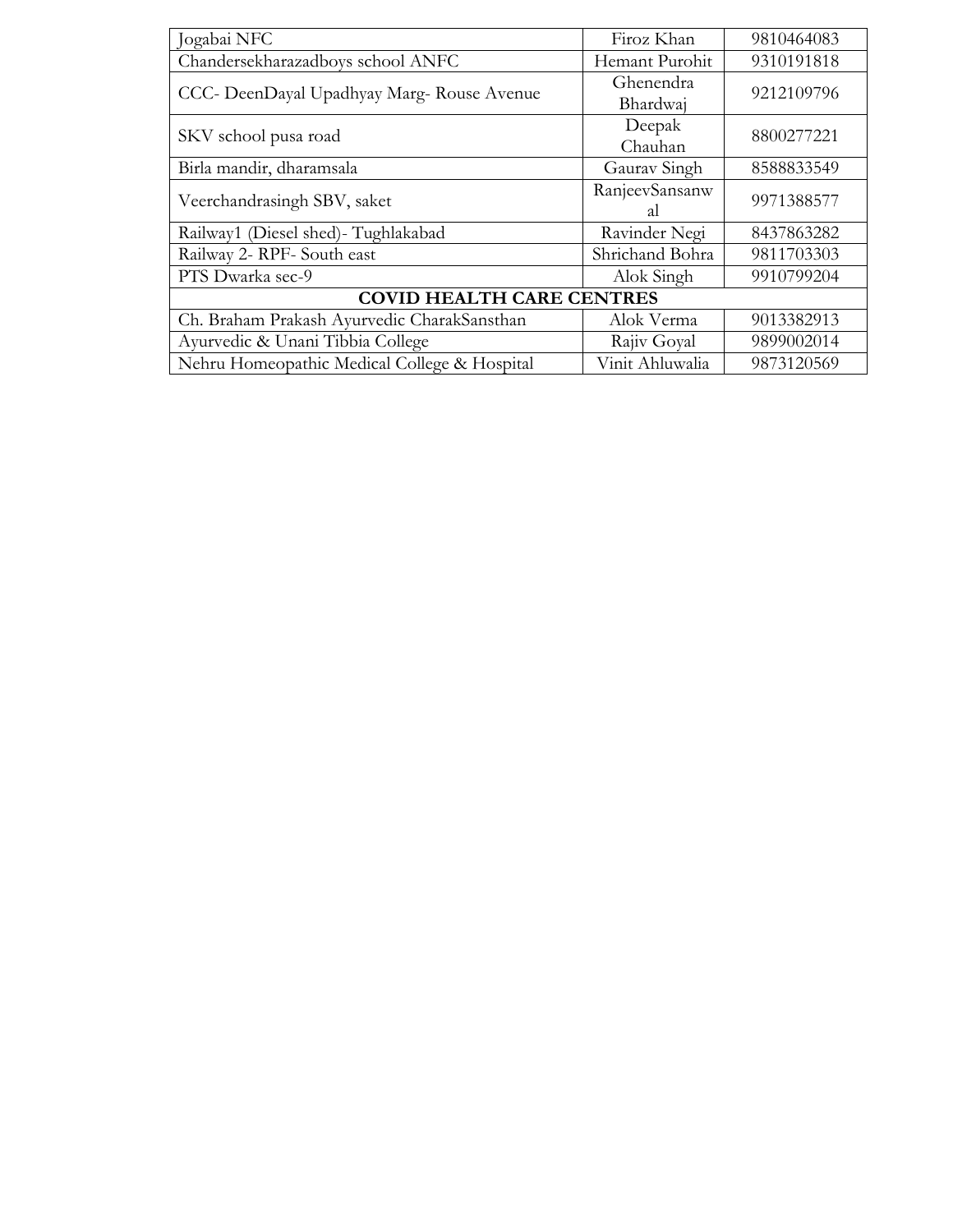|  | List of Media Nodal Officer |  |
|--|-----------------------------|--|
|  |                             |  |

| S. No.         | Name of Hospital                                          | Name of Nodal Officer | <b>Contact Number</b>      |
|----------------|-----------------------------------------------------------|-----------------------|----------------------------|
| $\mathbf{1}$   | Acharya Shri Bhikshu Hospital (ABGH)                      | Dr Shalini Bansal     | 9718509994                 |
| $\overline{2}$ | Aruna Asif Ali Hospital (AAAH)                            | Dr Vijay Pal Khari    | 95605 93103                |
| $\overline{3}$ | Attar Sain Jain Eye Hospital                              | Dr H C Birua          | 97111 59530                |
|                | Ayurvedic & Unani Tibbia College and                      | Dr HarmohanMorana     | 9354925023                 |
| 4              | Hospital (AUTC&H)                                         | Dr Nasim Akhtar Khan  | 9354925042                 |
| 5              | BabuJagjivan Ram Memorial Hospital<br>(BJRMH)             | Dr B K Verma          | 9968604950                 |
| 6              | Bhagwan Mahavir Hospital                                  | Dr Ajay Gupta         | 98101 63350<br>96500 22770 |
|                |                                                           | Sandeep khurana       | 9717293511                 |
| $7\phantom{.}$ | Baba Saheb Ambedkar Hospital (BSAH)                       | Dr G P Kaushal        | 9810267837                 |
| 8              | Chaudhary Brahm Prakash                                   | Dr Arun Gupta         | 9999155377                 |
|                | AyurvedCharakSansthan (CBPACS)                            | Ms. Shalini Gupta     | 9560994625                 |
| 9              | DeenDayal Upadhyay Hospital (DDUH)                        | Dr Chaurasia M P      | 97189 90223                |
|                | Dr BR Sur Homeopathic Medical College,                    | Prof. Dr Satya Jain   | 9560603281                 |
| 10             | Hospital and Research Centre                              | Prof. Dr Mahabole K G | 9582348585                 |
| 11             | Dr Hedgewar Arogya Sansthan                               | Dr Banarsi            | 95825 00348                |
| 12             | Dr. N C Joshi Memorial Hospital                           | Dr.Balashankar        | 9810429622                 |
| 13             | Guru Gobind Singh Govt Hospital                           | Dr Neelam Bharati     | 95406 72226                |
| 14             | Guru Nanak Eye Hospital                                   | Dr Subhash Dadeya     | 98105 75899                |
| 16             | Jag Pravesh Chandra Hospital (JPCH)                       | Dr AnibrataSaha       | 9654958515                 |
| 17             | Lal Bahadur Shastri Hospital (LBSH)                       | Dr Prem               | 9582500337                 |
| 18             | Maharishi Valmiki Hospital (MVH)                          | Dr Saurabh            | 9718502196                 |
| 19             | Maulana Azad Institute of Dental Sciencs<br>(MAIDS)       | Dr Gyanendra Kumar    | 96547 00978                |
| 20             | Nehru Homoeopathic Medical College &<br>Hospital (NHMC&H) | Dr Bipin Jethani      | 9810146343                 |
| 21             | Pt. Madan Mohan Malviya<br>Hospital(PMMMH)                | Dr Prabhakar          | 9953420027                 |
| 22             | Rao Tula Ram Memorial Hospital<br>(RTRMH)                 | Dr Dinesh Chawla      | 9810825033                 |
| 24             | Sanjay Gandhi Memorial Hospital (SGMH)                    | Dr Vijay Gupta        | 8447734330                 |
| 25             | Sardar Vallabh Bhai Patel Hospital (SVBPH)                | Dr Babita Mittal      | 9711156373                 |
| 26             | Shri Dada Dev<br>MatriAvumShishuChikitsalaya              | Dr Deep Mala          | 95992 91603                |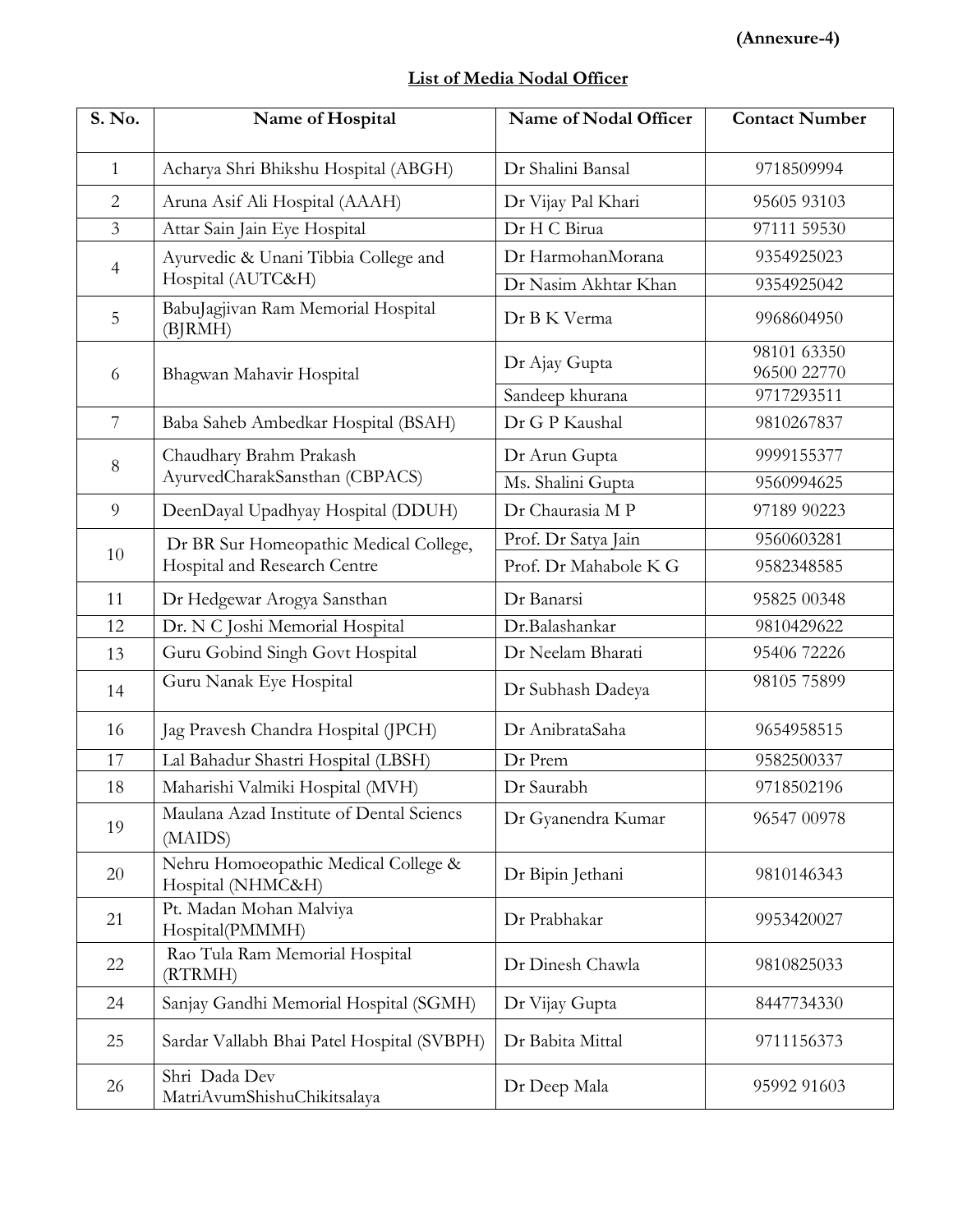## **C M Representatives**

| <b>COVID-19 HOSPITALS</b>              |               |            |  |
|----------------------------------------|---------------|------------|--|
| Lok Navak Hospital                     | Ankush Narang | 8010020102 |  |
| Rajiv Gandhi Super Speciality Hospital | Ravi Chamoli  | 9810700914 |  |